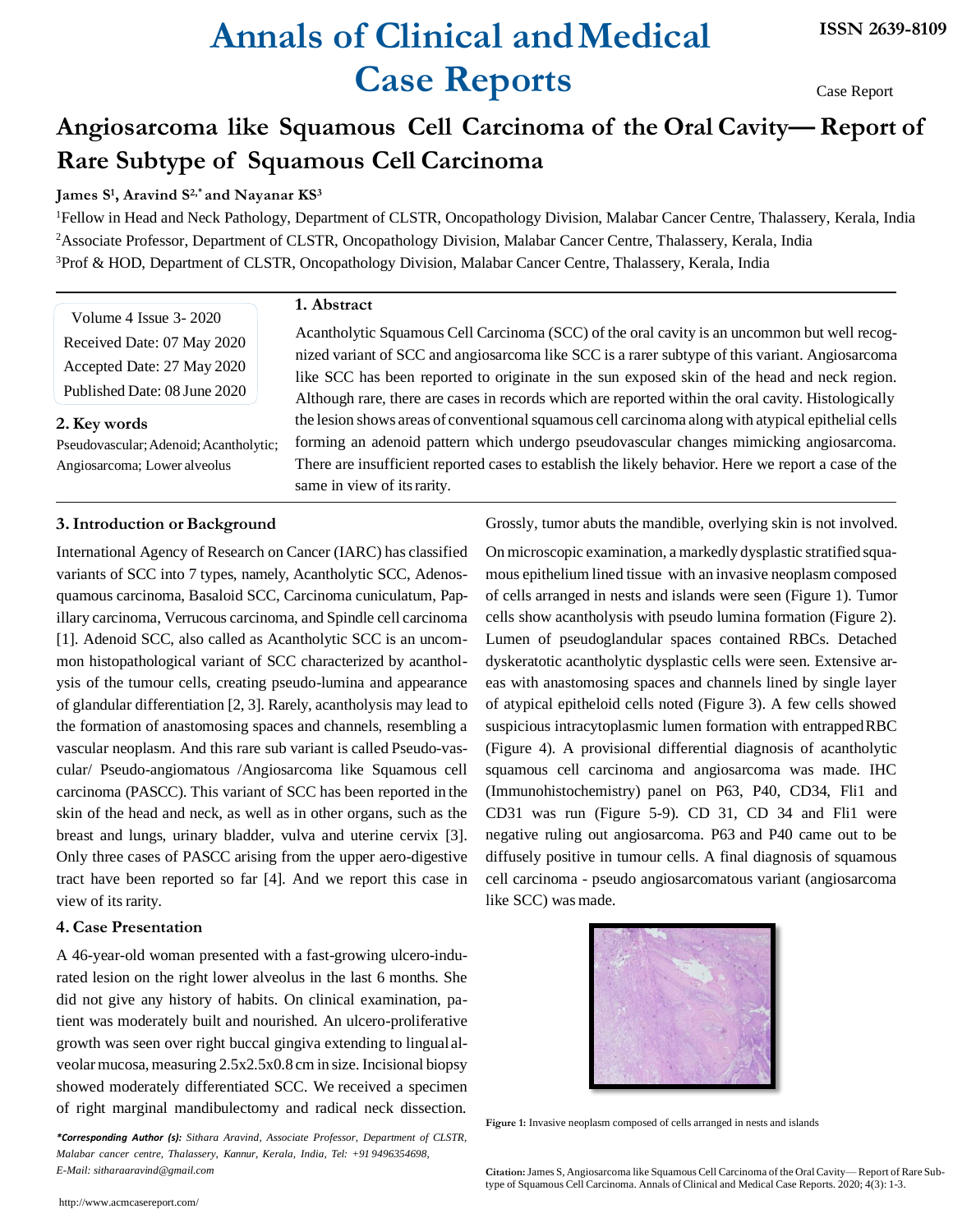**Figure 2:** Tumor cells show acantholysis with pseudo lumina formation.



**Figure 3:** anastomosing spaces and channelslined by single layer of atypical epitheloid cells.



**Figure 4:** A few cells showed suspicious intracytoplasmic lumen formation.



**Figure 5:** IHC P63 - Positive in tumor cells



 **Figure 6:** IHC P40 - Positive in tumor cells.







**Figure 8:** IHC CD34 - Negative in tumor cells and positive in endothelial cells.



 **Figure 9:** IHC Fli 1 - Negative in tumor cells and positive in endothelial cells.

#### **5. Discussion and Conclusion**

The pathogenesis of angiosarcoma like SCC is not completely understood. Acantholysis, possibly as a consequence of changes in adhesion molecule expression by the tumour cells is suggested to be the underlying pathogenetic mechanism. Despite the presence of E cadherin expression in conventional SCC, loss of E-cadherin expression, leading to the loss of tumour cell–cell adhesion and acantholysis, leads to pseudo lumina formation and further pseudo glandular formation characteristic for this particular type of SCC. Reactive fibrosis in tumor along with acantholysis giving rise to artefactual cleftslined by poorly differentiated malignant cells also may be a reason for angiomatous appearance [5, 6].

Angiosarcoma like SCC has the clinical characteristics of SCC, but histologically may mimic an angiosarcoma. Interestingly in the oral cavity, both these entities show a comparable clinical appearance [7]. The peak incidence of PASCC is in the 6th decade and that of angiosarcoma is in the 7th decade with no sexpredilection. Macroscopically, both these entities are fast-growing eruptive lesions in the oral cavity and have a poor prognosis [4].

Histologically, areas of conventional SCC or dysplastic epithelium is mandatory to confirm the diagnosis of this sub variant.4 In addition to the pseudo glandular space, anastomosing of spaces lined by single layer of atypical epitheloid cells, sometimes with luminal RBCs confuses with angiosarcoma.

On immunohistochemistry, pseudovascular variant of SCC shows IHC profile similar to conventional SCC- positivity for P63, laminin, CK, EMA, the only difference being E-cadherin negativity in tumor cell area which is positive in conventional SCC. Angiosarcoma shows an entirely different IHC expression-CD31, CD34, factor 8, FLI-1, CD 131positivity.

In conventional SCC, Surgery followed by adjuvant treatment based